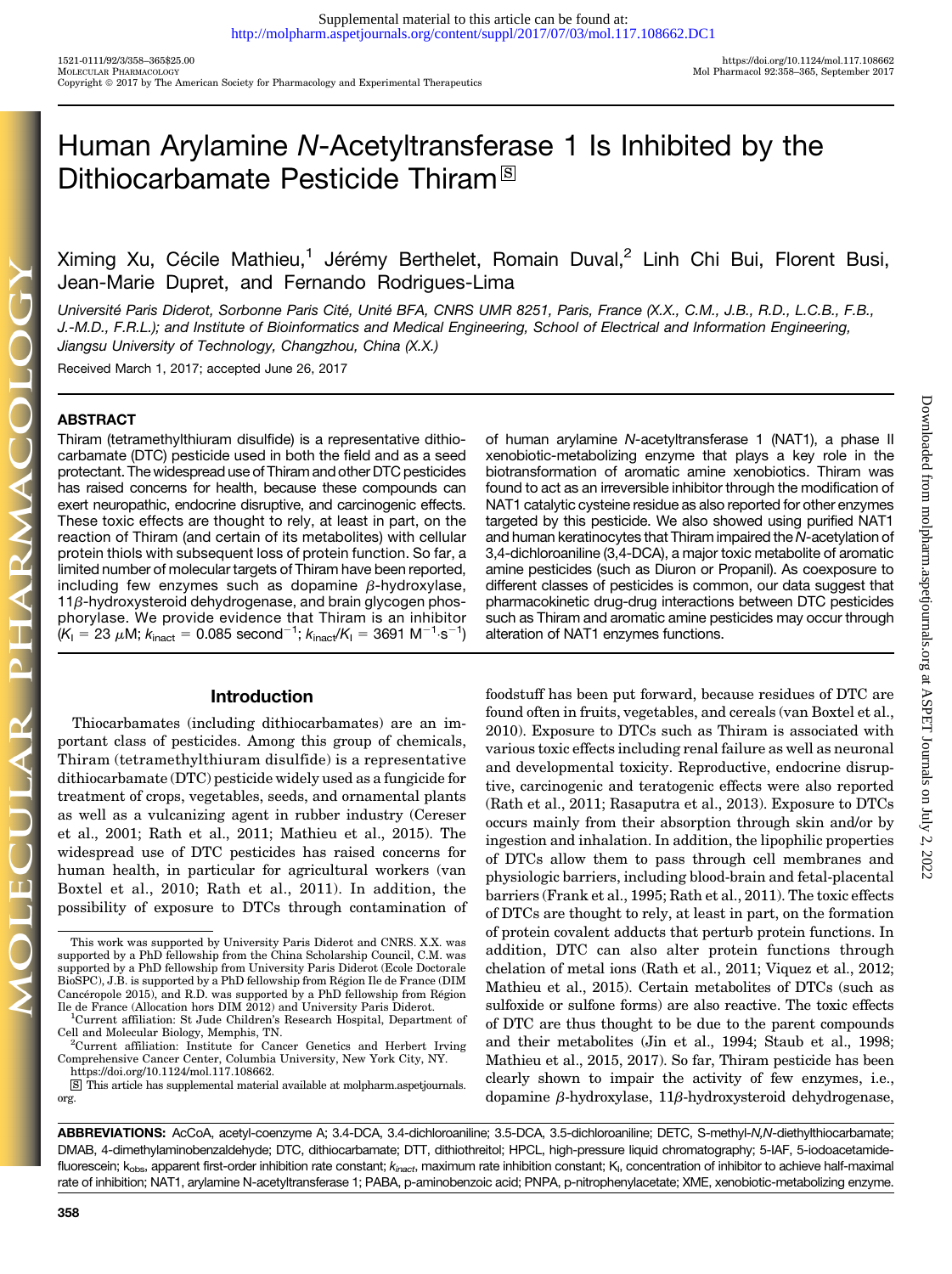lysyl oxidase, and brain glycogen phosphorylase (Lippmann and Lloyd, 1969; Caroldi and De Paris, 1995; Atanasov et al., 2003; Garbrecht et al., 2006; van Boxtel et al., 2010; Mathieu et al., 2017).

Arylamine N-acetyltransferases (NAT) are phase II xenobiotic-metabolizing enzymes (XME) that catalyze the transfer of an acetyl group from acetyl-coenzyme A (AcCoa) to the nitrogen or oxygen group of aromatic amine chemicals (Hein et al., 2000). As a consequence, these enzymes are key players in the detoxification and/or bioactivation of several aromatic amine drugs and carcinogens (Hein et al., 2000; Sim et al., 2012). In humans, there are two NAT isozymes (NAT1 and NAT2) that differ in substrate specificity and tissue distribution. NAT2 is found mainly in liver and gut, whereas NAT1 is ubiquitously expressed (Hein et al., 2000; Butcher and Minchin, 2012; Sim et al., 2012). In addition to xenobiotic metabolism, recent studies indicate that the NAT1 enzyme could be involved in other functions. For instance, NAT1 has been shown to act as a folate-dependent acetyl-coenzyme A hydrolase (Laurieri et al., 2014; Stepp et al., 2015). This NAT isozyme has also been reported to play a role in 5-methyltetrahydrofolate and S-adenosylmethionine metabolism (Witham et al., 2013). More recent data indicate that human NAT1 is involved in methionine salvage pathway (Witham et al., 2017). Among the very large panel of different aromatic amine chemicals (drugs, dyes, combustionderived carcinogens, etc.) that are metabolized by NAT enzymes, it is known that these XME contribute significantly to the metabolism of several aromatic amine pesticides (also known as aniline/anilide pesticides) such as diuron, linuron, chlorotoluron, or vinclozolin and their toxic by-products such as 3,4-dichloroaniline (3,4-DCA) or 3,5-dichloroaniline (3,5-DCA) (Tweedy et al., 1970; Tixier et al., 2002; Kim and Guengerich, 2005; Rodrigues-Lima et al., 2006; Martins et al., 2009). In addition to the genetic mechanisms that govern the expression and activity of NAT enzymes (mainly polymorphisms), nongenetic factors such as certain chemicals (reactive oxygen species, drugs, heavy metals) can also act as inhibitors of these enzymes (Dairou et al., 2005; Liu et al., 2008; Rodrigues-Lima et al., 2008; Butcher and Minchin, 2012; Dierolf et al., 2012; Duval et al., 2016). Interestingly, it has been shown that certain pesticides, including organophosphates or DTCs, are able to alter xenobiotic metabolism pathways through inhibition of XME, in particular CYP P450 (Brady et al., 1991; Hernández et al., 2013).

Using molecular, cellular, and enzyme kinetics approaches, we report here that Thiram, a widely used DTC pesticide, is an irreversible inhibitor of human NAT1 enzyme  $(K_I =$ 23  $\mu$ M;  $k_{\text{inact}} = 0.085 \text{ second}^{-1}$ ;  $k_{\text{inact}}/K_{\text{I}} = 3691 \text{ M}^{-1} \text{·s}^{-1}$ ). We show that the N-acetylation of 3,4-DCA (a major toxic metabolite of aromatic amine pesticides) by purified human NAT1 was readily inhibited by Thiram. Accordingly, we found that exposure of HaCat cells to Thiram led to the impairment of NAT1-dependent acetylation of 3,4-DCA. Taken together, our data indicate that Thiram may impair the NAT1-dependent acetylation of aromatic amines such as 3,4-DCA. Moreover, because concomitant exposure to different types of pesticides is common (in particular in agriculture), our result suggests that pharmacokinetic drug-drug interactions may exist between DTC and aromatic amine pesticides through inhibition of NAT1 enzyme (Hernández et al., 2013).

### Materials and Methods

Materials. Thiocarbamate pesticides (triallate, thiobencarb, cycloate, vernolate, S-ethyl-dipropylthiocarbamate, molinate, ethiolate, pebulate, butylate), dithiocarbamate pesticides (ammonium pyrrolidinedithiocarbamate and Thiram), 3,4-dichloroaniline (3,4- DCA), p-aminobenzoic acid (PABA), p-nitrophenylacetate (PNPA), and acetyl-coenzyme A (AcCoA) were from Sigma-Aldrich (Saint-Quentin-Fallavier, France). The sulfone form of S-methyl-N,N-diethylthiocarbamate was from Toronto Research Chemicals Inc. (Toronto, Canada). N-Acetyl-3,4-DCA was purchased from Interchim (Montluçon, France). PD Minitrap G25 columns for buffer exchange were from GE Healthcare (Aulnay sous Bois, France). All other reagents were purchased from Sigma-Aldrich otherwise noted. The pesticides were dissolved in DMSO at 100 mM concentration.

Expression and Purification of Recombinant Human NAT1. Human NAT1 enzyme was expressed and purified using BL21(DE3) Escherichia coli strain transformed with a pET28a plasmid containing the cDNA of human NAT1 as previously described (Dairou et al., 2004). The purified enzyme was reduced by 10 mM DTT for 10 minutes in ice before dialysis against 25 mM Tris-HCl, 150 mM NaCl, pH 7.5 (reaction buffer). The protein concentration was determined by the Bradford reagent (Bio-Rad, Marne la Coquette, France), and purity was assessed by SDS-PAGE and Coomassie staining. Purified recombinant human NAT1 was stored at  $-80^{\circ}$ C until use.

Assay of the Activity of Purified Recombinant NAT1 Using the PNPA Method. Human NAT1 activity was assayed using the PNPA method. This approach allows readily assaying the activity of purified NAT enzyme in 96-well plates. This continuous NAT assay is cheap, rapid, and has been used in several studies (Mushtaq et al., 2002; Wang et al., 2005; Malka et al., 2009; Laurieri et al., 2014). To this end, 80  $\mu$ l of mixture containing the NAT1 enzyme was mixed with 10  $\mu$ l of PABA (500  $\mu$ M for final concentration) in reaction buffer. The reaction was initiated by the addition of 10  $\mu$ l PNPA (2 mM final concentration). The formation of the product  $p$ -nitrophenol was detected by measuring the absorbance at 405 nm. Incubations were conducted at 37°C in a 96-well plate and the reaction rate was determined by monitoring continuously the absorbance at 405 nm using a plate reader (BioTek, Colmar, France). Although the nonspecific hydrolysis of PNPA in absence of enzyme or PABA was found to be less than 1% of the hydrolysis of PNPA in presence of enzyme or PABA, the data were nonetheless corrected by subtracting the nonspecific hydrolysis of PNPA in the absence of enzyme.

Effect of Thiram on the N-acetylation of 3,4-DCA by Purified Recombinant NAT1. The 4-dimethylaminobenzaldehyde (DMAB) method was used to assess the effect of Thiram on the acetylation of 3,4-dichloroaniline (3,4-DCA) by purified NAT1. This NAT assay allows to measure the rates of N-acetylation of arylamine substrates by NAT enzymes. This approach is rapid, cheap, and can be used in 96-well plates with either purified NAT enzymes or with cell extracts. This assay has been used in several studies, where it replaced more tedious HPLC approaches (Sinclair et al., 1998; Kawamura et al., 2008; Russel et al., 2009; Laurieri et al., 2014). To this end, NAT1  $(2.5 \mu M)$  final concentration) was first incubated with Thiram (40  $\mu$ M final concentration) for 30 minutes at 37°C in a total volume of 50  $\mu$ l. The mixture was then diluted (40 times) with reaction buffer (25 mM Tris-HCl, pH 7.5). Aliquots (3  $\mu$ l) were removed and assayed in a total volume of 50  $\mu$ l containing 3,4-DCA (500  $\mu$ M final concentration) and AcCoA (500  $\mu$ M final concentration) for 30 minutes at 37°C. The reaction was quenched by adding 40  $\mu$ l of cold trichloroacetic acid (40% vol/vol in water). Finally, 100  $\mu$ l of DMAB (5% w/v, in 9:1 acetonitrile and water) were added to the mixture, and absorbance at 450 nm was measured in a 96-well plate reader. The amount of residual (nonacetylated) 3,4-DCA was determined from a standard curve of 3,4-DCA.

Effects of Pesticides on Human NAT1. Pesticides  $(0-100 \mu M)$ final concentration) were independently mixed with human NAT1 (2.5  $\mu$ M final concentration) in reaction buffer (25 mM Tris-HCl, 150 mM NaCl, pH 7.5). Total volume of the reaction was 50  $\mu$ l. Upon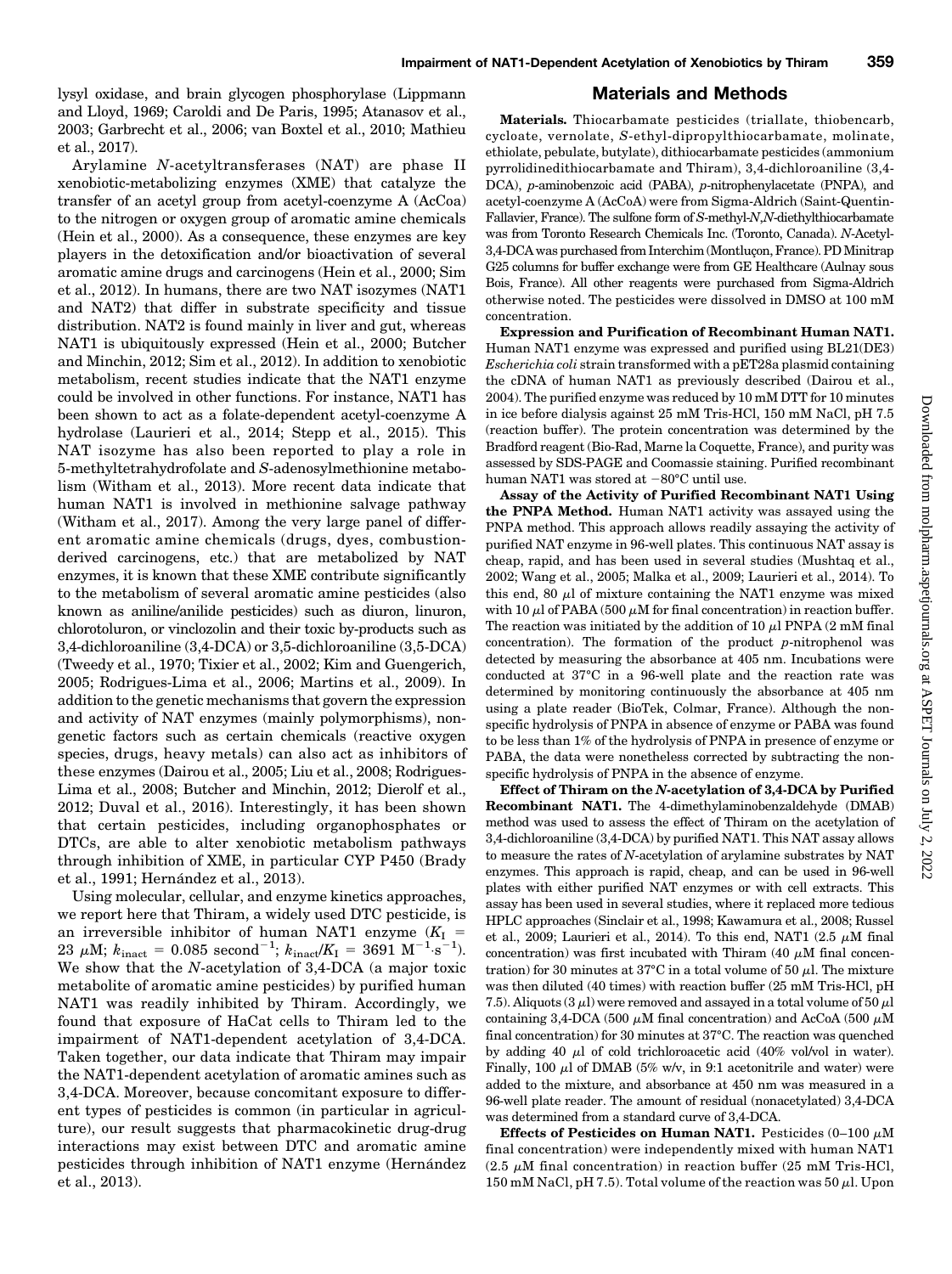incubation for 30 minutes at 37°C, aliquots (5  $\mu$ l) were diluted (40 times) with reaction buffer and 80  $\mu$ l was taken for measurement of the residual human NAT1 activity using the PNPA assay as described above. Enzyme activity was expressed as the percentage of the control (no pesticide). In all assays, the final concentration of enzyme was 50 nM. Controls were carried out in presence of DMSO.

To determine whether reducing agents could reactivate Thiraminhibited human NAT1, the enzyme  $(2.5 \mu M \text{ final})$  was first preincubated with Thiram (40  $\mu$ M final concentration, 30 minutes at 37°C) and further incubated with dithiothreitol (DTT, 1–10 mM final concentration) for 10 minutes at 37°C in a total volume of 50  $\mu$ l. Aliquots (5  $\mu$ ) were diluted (40 times) with reaction buffer, and 80  $\mu$ was taken for measurement of the residual human NAT1 activity using the PNPA assay as described above. Controls were carried out without Thiram, without DTT, and with DTT only.

To investigate whether reducing agents could protect human NAT1 from the inhibitory effect of Thiram, the enzyme was incubated with Thiram  $(40 \mu M)$  final concentration) in the presence or absence of different concentrations of DTT (1–10 mM final concentration) for 30 minutes at 37°C in a total volume of 50  $\mu$ l. Aliquots (5  $\mu$ l) were diluted (40 times) with reaction buffer and 80  $\mu$ l were taken for measurement of the residual human NAT1 activity using the PNPA assay as described above. Controls were carried out without Thiram, without DTT, and with DTT only.

To test the ability of the NAT1 enzyme cofactor AcCoA to protect the enzyme from the inhibitory effect of Thiram, NAT1 was incubated with Thiram (40  $\mu$ M final concentration) in the presence or absence of AcCoA (1 mM final concentration) for 30 minutes at 37°C in a total volume of 50  $\mu$ l. Aliquots (5  $\mu$ l) were diluted (40 times) with reaction buffer and 80  $\mu$ l were taken for measurement of the residual human NAT1 activity using the PNPA assay as described above. Controls were carried out without Thiram, with AcCoA only, and without AcCoA.

To determine whether the inhibition of human NAT1 by Thiram is irreversible, NAT1 (2.5  $\mu$ M final concentration) was incubated with or without Thiram (40  $\mu$ M final concentration) for 30 minutes at 37°C in a total volume of 100  $\mu$ l. Aliquots (25  $\mu$ l) were diluted (40 times) with reaction buffer to a total volume of 1 ml. Eighty microliters was taken for measurement of the residual human NAT1 activity using the PNPA assay as described above. In parallel, 500  $\mu$ l were buffer exchanged using a PD Minitrap G25 column (equilibrated with reaction buffer). Eighty microliters of buffer-exchanged samples was assayed for residual human NAT1 activity using the PNPA assay as described above.

Labeling of Cysteine Residues of Human NAT1 with Fluorescein-Conjugated Iodoacetamide. The modification of NAT1 cysteine residues by Thiram was monitored using 5-iodoacetamidefluorescein (5-IAF) labeling, as previously described (Duval et al., 2016). Briefly, human NAT1  $(2.5 \mu M \text{ final concentration})$  was incubated with or without Thiram (0–25  $\mu$ M final concentration) for 30 minutes at 37°C, in 25 mM Tris-HCl, 150 mM NaCl, pH 7.5. Then 5-IAF (100  $\mu$ M, final concentration) was added and the mixture incubated for 10 minutes at 37°C in the dark. Samples were then subjected to SDS-PAGE and transferred on nitrocellulose membrane. 5-IAF labeling was detected by fluorescence measurements ( $\lambda_{\rm exc}$ : 492 nm;  $\lambda_{\rm em}$ : 520 nm). The membrane was also probed for recombinant NAT1 protein by immunodetection using a monoclonal anti-6X Histidine-tag antibody (Sigma-Aldrich).

Kinetic Analysis of Inhibition of NAT1 by Thiram. For the kinetic analysis of Thiram-dependent NAT1 inactivation, NAT1  $(1 \mu M)$ final concentration) was incubated with Thiram (final concentration of 2.5–10 mM) at 37°C in reaction buffer (total volume 50  $\mu$ l). At various time intervals (30 seconds), aliquots (5  $\mu$ l) were removed and diluted 40 times with reaction buffer. Eighty microliters of each sample was assayed for residual human NAT1 activity using the PNPA assay as described above. The kinetic data were analyzed as reported in Cornish-Bowden (2001) and Copeland (2005) for irreversible inhibitors using OriginPro 8.1 program (RITME Informatique, Paris, France). The apparent first-order inhibition rate constant  $(k_{obs})$  for each Thiram

concentration was calculated from the linear regression of the natural logarithm of the percentage residual activity versus time:

[Ln(% residual activity) =  $k_{obs} \times t$ , where t is time] (1).

The  $k_{obs}$  values were plotted as a function of Thiram concentration, and the data were fitted to the following equation:

$$
k_{\rm obs} = (k_{\rm inact} \times {\rm I})/(k_{\rm I}+{\rm I})~(2),
$$

where  $k_{\text{obs}}$  is the apparent first-order inhibition rate constant,  $k_{\text{inact}}$ is the first-order maximum rate inhibition constant, I is the concentration of inhibitor (Thiram), and  $K_I$  the concentration of inhibitor that achieves half-maximal rate of inhibition. The effectiveness of the inhibition can thus be quantified using the second-order rate constant  $k_{\text{inact}}/K$ <sup>I</sup> (Copeland, 2005).

Effects of Thiram on the Acetylation of 3,4-DCA by Cultured HaCat Cells. Acetylation of 3,4-DCA in cultured HaCat cells was monitored by high-pressure liquid chromatography (HPLC). This approach allows for the monitoring qualitatively and quantitatively of both 3,4-DCA and N-acetylated 3,4-DCA in complex media such as the culture medium of cells. This method has been used widely used to assess the acetylation activity of NAT enzymes, including NAT1, in cellular contexts (Butcher et al., 2000; Butcher et al., 2004; Martins et al., 2009; Doll et al., 2010).

HaCat keratinocyte cells (a gift of Pr. B. Friguet, CNRS Université Paris 6 UMR 8256) were grown in six-well plates at 37°C under 5%  $CO<sub>2</sub>$ , in Dulbecco's modified Eagle's medium supplemented with  $10\%$ (v/v) fetal bovine serum. Cells were seeded at a density of 1000 cells/ well in triplicate and grown for 24 hours. Before treatment, HaCat cells were washed with phosphate-buffered saline and then exposed to Thiram or DETC-sulfone  $(0-50 \mu M)$  for 1 hour at 37°C. 3,4-DCA (500  $\mu$ M final) was then added to the culture medium. Aliquots of culture medium were taken every hour (for up to 3 hours) for HPLC analysis of 3,4-DCA and N-acetylated 3,4-DCA. To this end, 20  $\mu$ l of medium was mixed with 20  $\mu$ l perchloric acid (15% in water). After centrifugation (10 minutes at 10,000 g), 20  $\mu$ l of supernatant was injected into a Kromasil Eternity C18 reverse-phase HPLC column (Sigma Aldrich) (Martins et al., 2009). 3,4-DCA and N-acetylated 3,4- DCA were used as standards, and results were normalized using the protein concentration of whole cell lysates.

Statistical Analysis. Analysis of variance or Student's t test was calculated by Prism 5.03 (GraphPad Software, La Jolla, CA). Analysis of variance was followed by Dunnett's multiple-comparison test.



Fig. 1. Dose-dependent inhibition of human NAT1 by Thiram. Human NAT1 was incubated with increasing concentrations of Thiram (0-40  $\mu$ M final concentration) for 30 minutes at 37°C before activity measurement using the PNPA assay. Data represent mean values  $\pm$  S.D. of triplicate experiments.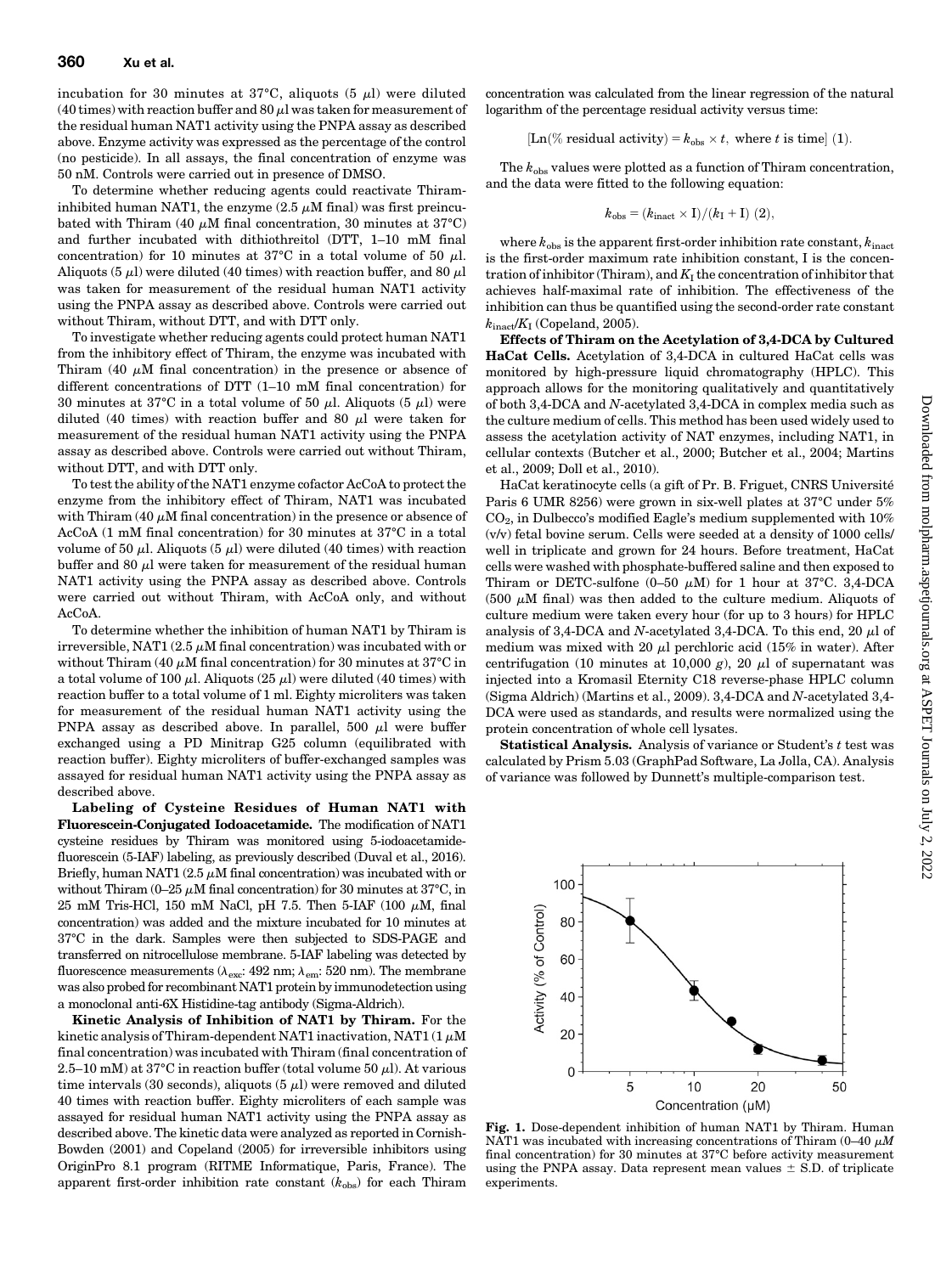



Fig. 2. Effects of the reducing agent DTT and the cofactor AcCoA on the Thiram-dependent inhibition of NAT1. (A) 5-IAF labeling of free cysteines in human NAT1 treated with Thiram. Thiram-treated NAT1 (40  $\mu$ M final) was further incubated with 5-IAF (100  $\mu$ M final concentration) for 10 minutes at 37°C. Samples were run on SDS-PAGE, transferred to nitrocellulose membranes, and 5-IAF detected by measuring the fluorescence ( $\lambda$ exc: 492 nm;  $\lambda$ em: 520 nm). NAT1 protein was revealed by immunodetection using an anti-6xHis-tag antibody. (B) Protective effects of the NAT1 cofactor AcCoA against Thiram-dependent inhibition of human NAT1. Human NAT1 was incubated with Thiram (40  $\mu$ M final) in presence of AcCoA (1 mM) for 30 minutes at 37°C and assayed for NAT1 activity using the PNPA assay.  $*P < 0.05$  compared with the control;  $*P <$ 0.05 compared with the Thiram-treated enzyme. Data represent mean values  $\pm$  S.D. of triplicate experiments. (C) Reactivation of human NAT1 by the reducing agent DTT. Thiram-inhibited NAT1 (40  $\mu$ M) was further incubated with DTT for 15 minutes before activity assay using the PNPA assay.  $*P < 0.05$  compared with the controls (no Thiram);  $*P < 0.05$ compared with the Thiram-treated enzyme (no DTT). Data represent mean values  $\pm$  S.D. of triplicate experiments. (D) Protective effects of the reducing agent DTT against Thiram-dependent inhibition of human NAT1. Human NAT1 was incubated with Thiram (40  $\mu$ M final) in the

## Results

The Dithiocarbamate Pesticide Thiram Inhibits Human NAT1. As stated above, thiocarbamate pesticides have been shown to react with thiol groups in proteins (Rath et al., 2011; Viquez et al., 2012; Mathieu et al., 2015). In addition, the structural similarity of the thioester group of the NAT cofactor AcCoA with thiocarbamates suggested that these chemicals could react with the catalytic cysteine of human NAT1 in a manner similar to that of AcCoA ([Supplemental](http://molpharm.aspetjournals.org/lookup/suppl/doi:10.1124/mol.117.108662/-/DC1) [Fig. 1\)](http://molpharm.aspetjournals.org/lookup/suppl/doi:10.1124/mol.117.108662/-/DC1). In addition, disulfiram, a clinically used DTC has been shown to inhibit the activity of NAT1 (Malka et al., 2009). To determine whether thiocarbamate pesticides could impair the acetylation of aromatic amine xenobiotics by NAT1, we first investigated the impact of 11 different thiocarbamate pesticides (including two dithiocarbamates ammonium pyrrolidinedithiocarbamate and Thiram) on human NAT1 activity ([Supplemental Fig. 1\)](http://molpharm.aspetjournals.org/lookup/suppl/doi:10.1124/mol.117.108662/-/DC1). Among the different compounds tested (data not shown), Thiram was the most effective at yielding almost full inhibition of NAT1 at 20  $\mu$ M concentration (60  $\pm$  6% S.D. and 90  $\pm$  9% S.D. inhibition obtained with 10 and 20  $\mu$ M Thiram, respectively). As shown in Fig. 1, further analyses with Thiram confirmed that NAT1 was inhibited in a dose-dependent manner by this DTC pesticide with an  $IC_{50}$  value of  $9 \pm 0.5$  S.D.  $\mu$ M.

Human NAT1 is Irreversibly Inhibited by Thiram through the Modification of Its Catalytic Cysteine. To determine whether NAT1 cysteine residues are modified upon exposure to Thiram, we performed chemical-labeling experiments using 5-iodoacetamide-fluorescein (5-IAF), an alkylating agent that covalently and specifically labels free thiol groups. As shown in Fig. 2A, the incubation of human NAT1 with increasing concentrations of Thiram led to a dosedependent modification of NAT1 cysteine residues by Thiram, which is evidenced by the dose-dependent loss of the fluorescence signal. In addition, the modification of NAT1 cysteine residues by Thiram correlated well with the dose-dependent inhibition of the enzyme (Fig. 1). To investigate whether the loss of NAT1 activity was due to the modification of the catalytic cysteine residue present in the active site of human NAT1, we performed substrate protection experiments using AcCoA. This natural cofactor of NAT enzyme is known to acetylate specifically the catalytic cysteine of NAT1, thus protecting it from reaction with chemicals as described by Liu et al. (2008). As shown in Fig. 2B, AcCoA fully protected the enzyme from inhibition by Thiram, thus indicating that inhibition of NAT1 activity by Thiram occurred through the modification of the catalytic cysteine.

Thiram has been shown to inhibit irreversibly the activity of  $11\beta$ -hydroxysteroid dehydrogenase 2 through a modification of an active site cysteine that could not be reversed by the reducing agent DTT (Atanasov et al., 2003; Garbrecht et al., 2006). Therefore, to further investigate the molecular mechanism of the inhibition of human NAT1 by Thiram, we determined the ability of the reducing agent DTT to reactivate

presence of different concentrations of DTT (1, 5, 10 mM) for 30 minutes at 37°C, and then assayed for NAT1 activity using the PNPA assay.  $*P < 0.05$ compared with the controls (no Thiram);  $P < 0.05$  compared with the Thiram-treated enzyme (no DTT). Data represent mean values  $\pm$  S.D. of triplicate experiments.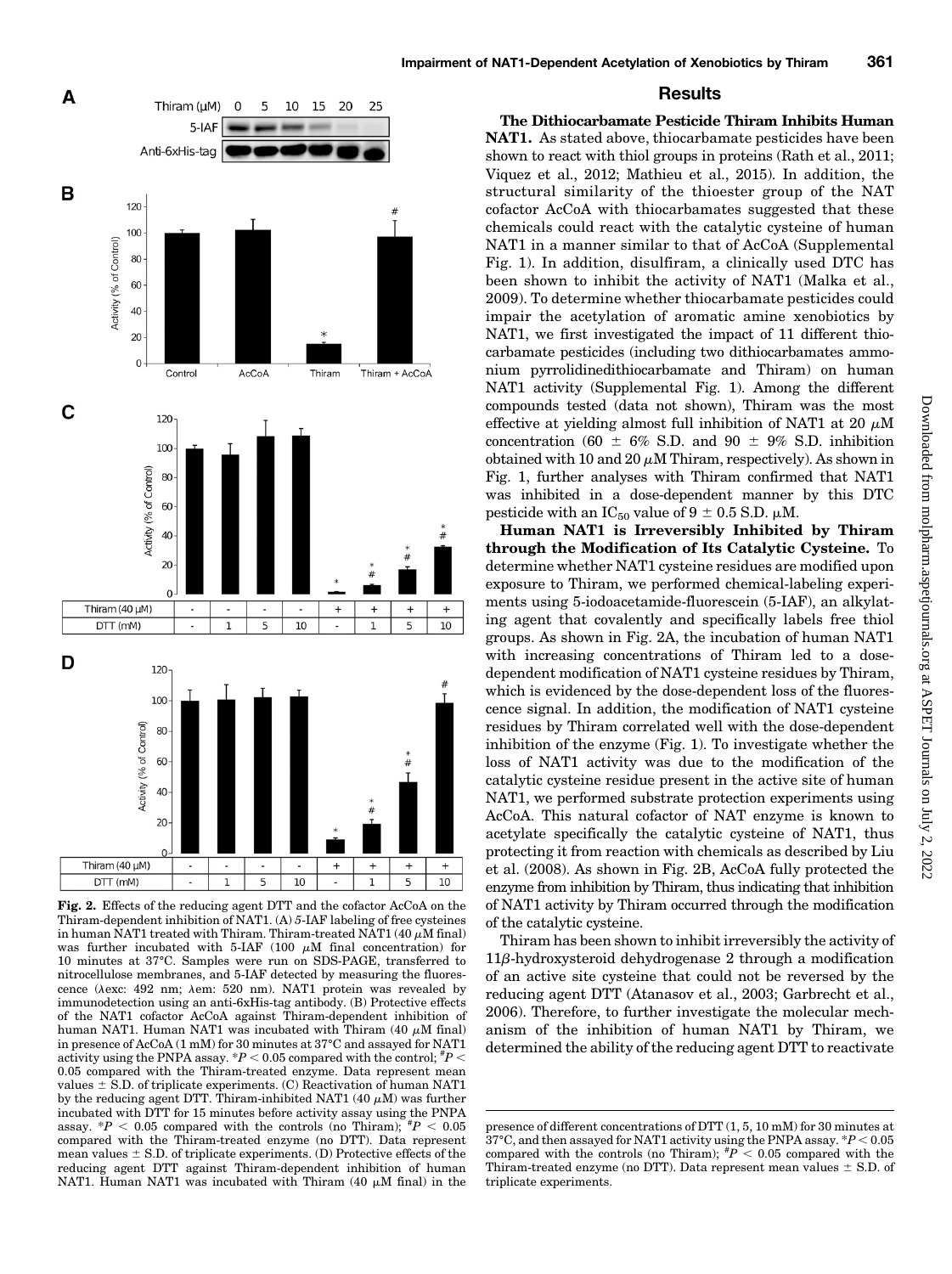the Thiram-inhibited enzyme. As shown in Fig. 2C, DTT was found to poorly reactivate the inhibited enzyme with only 30% of the activity restored at high concentration of DTT (10 mM). As observed with  $11\beta$ -hydroxysteroid dehydrogenase 2 (Atanasov et al., 2003), these results suggested that the irreversible inhibition of NAT1 was due to the formation of a stable adduct on the catalytic cysteine.

We also investigated the ability of DTT to prevent NAT1 from the inhibition by Thiram by coincubating the enzyme with Thiram and DTT. As shown in Fig. 2D, DTT was able to afford full protection against Thiram-dependent inhibition only at high concentration (10 mM). At 1 and 5 mM concentrations of DTT, the protection was partial (with∼50% inhibition observed despite the presence of 5 mM DTT). These data suggest that Thiram reacts more rapidly with the catalytic cysteine of NAT1 than with the thiol group of DTT, which is in agreement with the reactive nature of the catalytic cysteine residue of NAT1 (Rodrigues-Lima et al., 2001; Liu et al., 2008; Malka et al., 2009; Sim et al., 2012).

Finally, to confirm that Thiram acts as an irreversible inhibitor of human NAT1, Thiram-inhibited NAT1 was buffer-exchanged and assayed for NAT1 activity. As shown in Fig. 3, buffer-exchange did not yield recovery of the activity of NAT1 enzyme previously exposed to Thiram. This experiment supports that NAT1 inhibition by Thiram occurs through an irreversible mechanism, which is agreement with the data obtained above (Fig. 2).

Kinetic Analysis and Determination of the Second-Order Rate Constant of NAT1 Inhibition by Thiram. We then performed kinetic analysis to further characterize the inhibition of human NAT1 by Thiram. To this end, we carried out time course inhibition of the NAT1 enzyme at different Thiram concentrations (Fig. 4A). The enzyme was found to be inhibited in a time and dose-dependent manner by Thiram as shown in the plot of  $k_{obs}$  values (apparent first-order inhibition rate constants for each Thiram concentration) as function of Thiram concentration (Fig. 4B). The data fitted well to



Fig. 3. Effect of buffer-exchange on the inhibition of NAT1 enzyme by Thiram. NAT1 enzyme  $(2.5 \mu M)$  was first incubated for 30 minutes at 37 $\rm{^{\circ}C}$ with or without Thiram (40  $\mu$ M). The samples were assayed for NAT1 activity using the PNPA assay before (left panel) and after buffer exchange with PD Minitrap G25 columns (right panel).  $P < 0.05$  compared control (no Thiram). Data represent mean values  $\pm$  S.D. of triplicate experiments. Statistical analysis was done by Student's  $t$  test.

the two-steps mechanism of irreversible inhibition equation  $(k_{obs} = (k_{\text{inact}} \times I)/(K_I + I)$ , indicating that the inhibition by Thiram occurred through a two-step mechanism of inhibition that involves reversible binding of the inhibitor to enzyme followed by an irreversible step (Copeland, 2005). The  $K_I$ was found to be equal to 23  $\mu$ M and the  $k_{\text{inact}}$  to be equal to  $0.085$  second<sup>-1</sup>, which give a second-order rate constant of  $k_{\text{inact}}/K_{\text{I}} = 3691 \text{ M}^{-1} \text{ s}^{-1}$ . This rate of inhibition is higher than the rate of inhibition of NAT1 by acrolein, an aldehyde chemical, found to irreversibly inhibit the enzyme through a similar two-step mechanism  $(k_{\text{inact}}/K_I = 57 \text{ M}^{-1} \text{ s}^{-1})$  (Bui et al., 2013).

Thiram Impairs 3,4-DCA Acetylation by Purified Human NAT1 and in Cultured HaCat Cells. 3,4-DCA is a major toxic metabolite of aromatic amine pesticides known to



Fig. 4. Kinetics analysis of human NAT1 inhibition by Thiram. (A) Timeand concentration-dependent inhibition of NAT1. NAT1  $(1 \mu M)$  was incubated with different concentrations of Thiram (0, 2.5, 5, and 10  $\mu$ M) at 37°C. Aliquots were taken every 30 seconds and diluted 40 times with reaction buffer. Then, the residual NAT1 activity was measured using the PNPA assay. The data were analyzed as reported in Cornish-Bowden (2001) and Copeland (2005) for irreversible inhibitors using OriginPro 8.1 program. Briefly, the apparent first-order inhibition rate constant  $(k_{\text{obs}})$  for each Thiram concentration was obtained by linear regression from plots of the natural logarithm of the percentage residual activity versus time (eq. 1, see Materials and Methods). (B) Determination of inhibition constants  $K_I$ and  $k_{\text{inact}}$ . To obtain the first-order maximum rate inhibition constant  $(k_{\text{inact}})$  and  $K_I$  (the concentration of Thiram that achieves half-maximal rate of inhibition), the data were fitted to  $k_{\text{obs}} = (k_{\text{inact}} \times I)/(K_I + I)$  (eq. 2, see Materials and Methods). The second-order rate inhibition constant is equal to  $k_{\text{inact}}/K_I$ . The R-squared value of the fit is performed with the mean of three independent experiment for each concentration.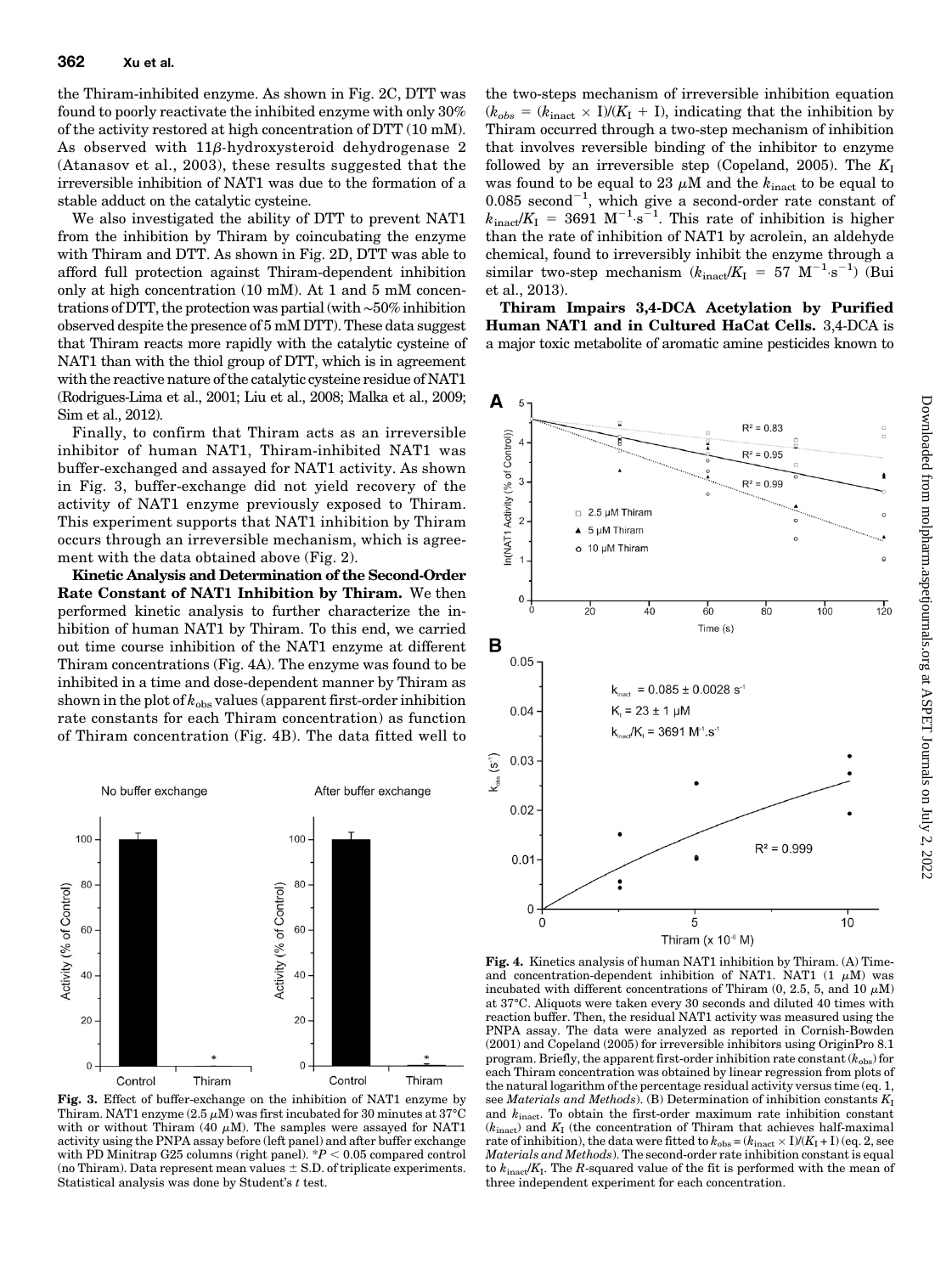be biotransformed by NAT enzymes (Tixier et al., 2002; Martins et al., 2009; Yuan et al., 2017). We analyzed the impact of Thiram on the biotransformation of this pesticide by human NAT1. As shown in Fig. 5A, incubation of purified NAT1 with Thiram led to the inhibition of the N-acetylation of 3,4-DCA. Because skin is a major route of exposure to Thiram and aromatic amine pesticides, cellular experiments using the well-known human keratinocyte cell line HaCat were carried out. HaCat cells are known to express NAT1 enzyme and to display a functional NAT1 dependent aromatic amine acetylation pathway (Bonifas et al., 2010; Scheitza et al., 2012). HaCat cells were exposed to Thiram and 3,4-DCA, and the N-acetylation of 3,4-DCA by endogenous NAT1 was followed using HPLC methods (Rodrigues-Lima et al., 2006; Martins et al., 2009). As shown in Fig. 5B, exposure to



Fig. 5. Thiram inhibits 3,4-DCA N-acetylation by recombinant human NAT1 and in HaCat cells. (A) Inhibition of 3,4-DCA acetylation by purified human NAT1. The enzyme was incubated with Thiram  $(40 \mu M \text{ final})$  for 30 minutes at 37°C before incubation with 3,4-DCA and AcCoA for 30 minutes at 37°C. NAT1 activity toward 3,4-DCA was then measured using the DMAB method as described in *Materials and Methods*.  $*P < 0.05$ compared with control. Data represent mean values  $\pm$  S.D. of triplicate experiments. Statistics analysis was done by Student's  $t$  test. (B) Thiram inhibits the endogenous N-acetylation of 3,4-DCA in cultured HaCat cells. HaCat cells were exposed or not to different concentrations of Thiram (0– 50  $\mu\textrm{M})$  for 1 hour at 37°C in PBS Ca<sup>2+</sup>/Mg<sup>2+</sup>. Cells were then cultured in Dulbecco's modified Eagle's medium containing 500  $\mu$ M 3,4-DCA for 3 hours. Every hour, aliquots of the cell culture medium were taken and the amount of N-acetylated 3,4-DCA measured by HPLC.  $*P < 0.05$ compared with the control. Data represent mean values  $\pm$  S.D. of triplicate experiments.

Thiram impaired the N-acetylation of 3,4-DCA mediated by NAT1 in a dose-dependent manner.

Thiocarbamates including Thiram can be biotransformed into different reactive metabolites that can also react with cysteine residues. In particular, thiocarbamates can undergo oxidation, forming successively a sulfoxide and a final sulfone metabolite that can react with thiol groups in proteins (Lipsky et al., 2001; Viquez et al., 2012; Mathieu et al., 2015). Because the sulfone metabolite of Thiram, DMTC-sulfone, is not commercially available, we investigated the impact of DETC-sulfone on recombinant NAT1. This compound differs only from DMTC-sulfone by a methyl group. In addition, disulfiram, the dithiocarbamate that is the parent compound of DETC-sulfone, is also an irreversible inhibitor of NAT1 (Malka et al., 2009). As observed with Thiram, we found that exposure to DETC-sulfone led to a dose-dependent inhibition of recombinant human NAT1 (with an  $IC_{50}$  of 1.7  $\pm$  0.1  $\mu$ M) ([Supplemental Fig. 2A\)](http://molpharm.aspetjournals.org/lookup/suppl/doi:10.1124/mol.117.108662/-/DC1). This inhibition was concomitant with a loss of 5-IAF fluorescence signal, suggesting that the inhibition was also associated with the modification of cysteine residues of the enzyme as shown for Thiram [\(Supplemental Fig. 2B\)](http://molpharm.aspetjournals.org/lookup/suppl/doi:10.1124/mol.117.108662/-/DC1). Thus, altogether, these data supported that NAT1 is a target of Thiram pesticide but also of its sulfone metabolite.

## **Discussion**

Thiocarbamates (including dithiocarbamates) are organosulfur compounds extensively used as pesticides. Exposure to these compounds is associated with different toxic effects (Rath et al., 2011; Mathieu et al., 2015). However, very little is known about the possible metabolic interactions between thio/dithiocarbamates and other class of xenobiotics including pesticides (Boobis et al., 2008; Hernández et al., 2013). Here we report that the xenobiotic-metabolizing enzyme NAT1 is inhibited by Thiram, a prototypic thiocarbamate widely used as pesticide. We provide mechanistic and kinetic evidence that the inhibition of NAT1 by Thiram occurs through the irreversible modification of the reactive catalytic cysteine of the enzyme based on a classic two-step mechanism (Copeland, 2005). The toxic effects of Thiram are thought to rely, at least in part, on its reaction with cysteine residues in target proteins that drive their loss of function (Rath et al., 2011). Our results are in agreement with studies carried out on  $11\beta$ hydroxysteroid dehydrogenase showing that Thiram reacts with cysteine residue in the active site leading to its irreversible inhibition (Atanasov et al., 2003). Similarly, we found that Thiram-inhibited NAT1 was only slightly reactivated by high concentrations of the reducing agent such as DTT, indicating that the disulfide adduct formed upon reaction of the catalytic cysteine with Thiram is stable and not readily reducible by  $DTT$  as also observed with  $11\beta$ -hydroxysteroid dehydrogenase (Atanasov et al., 2003). We also found that oxidative metabolites of Thiram such as its sulfone metabolite may also impair the activity of NAT1. Interestingly, sulfone metabolites of thiocarbamate chemicals (such as DETC-sulfone the metabolite of disulfiram) have been shown to react with cysteine residues and also to impair enzyme activity through covalent reaction with cysteines (Hu et al., 1997; Zimmerman et al., 2004).

So far, a limited number of enzymes have been reported to be inhibited by Thiram (Lippmann and Lloyd, 1969; Caroldi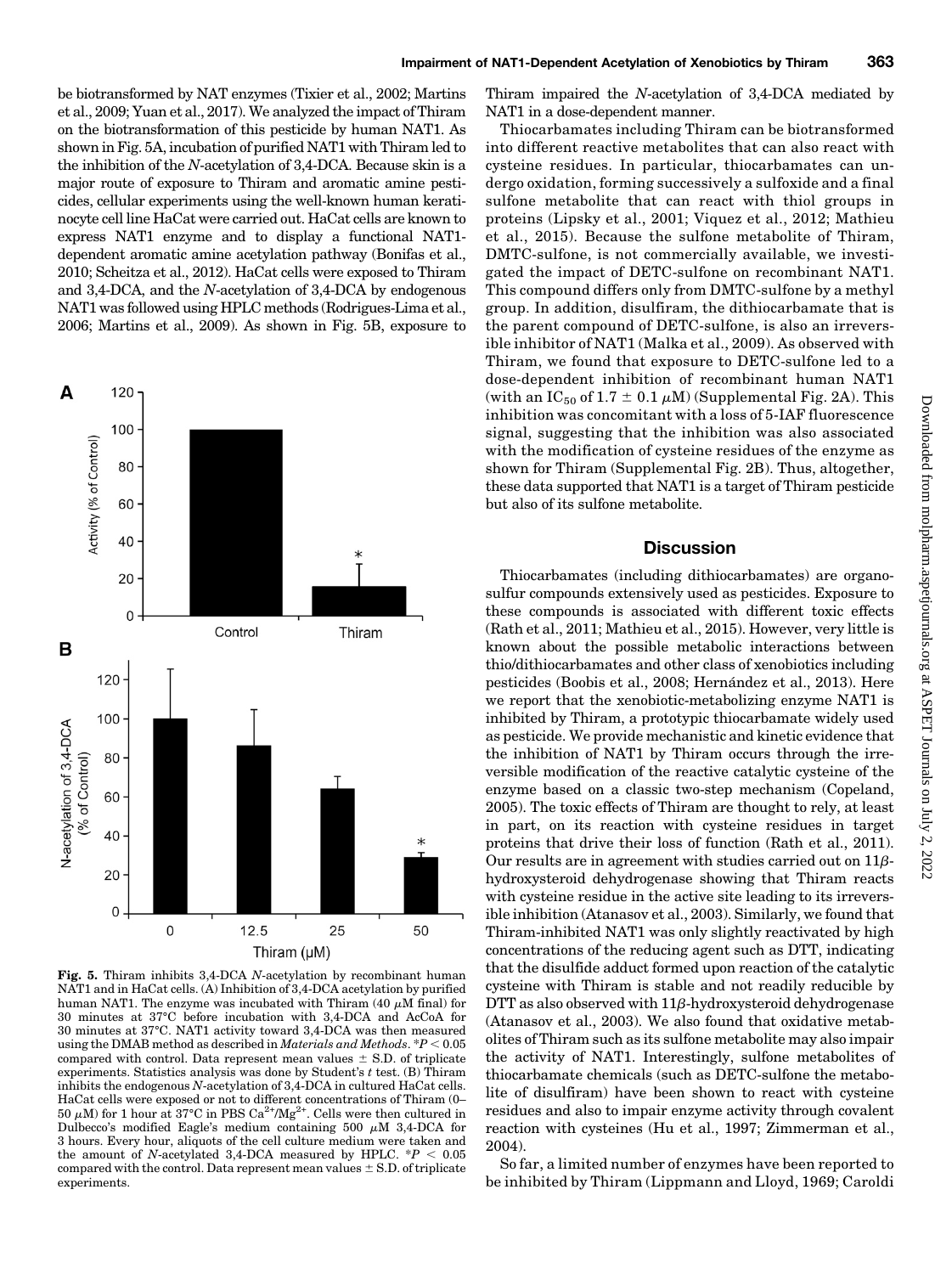and De Paris, 1995; Atanasov et al., 2003; Garbrecht et al., 2006; van Boxtel et al., 2010; Mathieu et al., 2017). In addition to these enzymes, our data show that Thiram is also able to inhibit a phase II xenobiotic-metabolizing enzyme known to play a major role in the metabolism of arylamine xenobiotics. Although other DTCs had been shown to alter the activity of certain cytochromes P450 or GST, so far no study had addressed the effect of Thiram on a XME (Rath et al., 2011; Mathieu et al., 2015). NAT enzymes are known to acetylate a large variety of aromatic amines xenobiotics, including drugs, carcinogens, pesticides, and their toxic metabolites such as 3,4-DCA and thus to impact their pharmacological and/or toxicological outcome (Kim and Guengerich, 2005; Martins et al., 2009; Sim et al., 2012). We found that Thiram was able to impair the NATdependent acetylation of 3,4-DCA, a well-known toxic metabolite of several aromatic amine pesticides (Tixier et al., 2002; Martins et al., 2009; Yuan et al., 2017). In addition, we also showed that exposure of cultured human keratinocyte cells to Thiram led to the impairment of the N-acetylation of 3,4-DCA by NAT1. Altogether these data point to potential pharmacokinetic drug-drug interactions between Thiram and aromatic amine xenobiotics metabolized by NAT1. In particular, as pesticides occur frequently as mixtures, our results suggest possible metabolic interactions between DTCs such as Thiram and aniline pesticides (such as linuron or propanil) through alteration of NAT enzyme functions. Pharmacokinetic drug-drug interactions between different classes of pesticides have been reported (Hernández et al., 2013). These are often the result of one pesticide altering the absorption, distribution, metabolism, or elimination of the others. For instance, it has been shown that certain organophosphate pesticides decrease the organism's ability to detoxify pyrethroid pesticides due to esterase inhibition (Hernández et al., 2013).

To conclude, using a combination of molecular, kinetic, and cellular studies, we provide evidence that Thiram, a widely used dithiocarbamate pesticide, impairs the NAT1-dependent acetylation of xenobiotics, including toxic aromatic pesticide metabolites. More broadly, our data suggest that pharmacokinetic drug-drug interactions between certain DTC pesticides and aromatic amine pesticides may occur through the inhibition of NAT1 enzyme.

#### Acknowledgments

The authors thank the technical platform "BioProfiler-UFLC" for provision of HPLC facilities.

#### Authorship Contributions

Participated in research design: Xu, Mathieu, Rodrigues-Lima.

- Conducted experiments: Xu, Mathieu, Berthelet, Duval, Bui, Busi. Performed data analysis: Xu, Mathieu, Berthelet, Duval, Bui, Busi, Dupret, Rodrigues-Lima.
- Wrote or contributed to the writing of the manuscript: Xu, Berthelet, Busi, Rodrigues-Lima.

#### **References**

- Atanasov AG, Tam S, Röcken JM, Baker ME, and Odermatt A (2003) Inhibition of 11 beta-hydroxysteroid dehydrogenase type 2 by dithiocarbamates. Biochem Biophys Res Commun 308:257–262.
- Bonifas J, Scheitza S, Clemens J, and Blömeke B (2010) Characterization of N-acetyltransferase 1 activity in human keratinocytes and modulation by paraphenylenediamine. J Pharmacol Exp Ther 334:318–326.
- Boobis AR, Ossendorp BC, Banasiak U, Hamey PY, Sebestyen I, and Moretto A (2008) Cumulative risk assessment of pesticide residues in food. Toxicol Lett 180: 137–150.
- Brady JF, Xiao F, Wang MH, Li Y, Ning SM, Gapac JM, and Yang CS (1991) Effects of disulfiram on hepatic P450IIE1, other microsomal enzymes, and hepatotoxicity in rats. Toxicol Appl Pharmacol 108:366–373.
- Bui LC, Manaa A, Xu X, Duval R, Busi F, Dupret JM, Rodrigues-Lima F, and Dairou J (2013) Acrolein, an  $\alpha$ ,  $\beta$ -unsaturated aldehyde, irreversibly inhibits the acetylation of aromatic amine xenobiotics by human arylamine N-acetyltransferase 1. Drug Metab Dispos 41:1300–1305.
- Butcher NJ and Minchin RF (2012) Arylamine N-acetyltransferase 1: a novel drug target in cancer development. Pharmacol Rev 64:147–165.
- Butcher NJ, Ilett KF, and Minchin RF (2000) Inactivation of human arylamine N-acetyltransferase 1 by the hydroxylamine of p-aminobenzoic acid. Biochem Pharmacol 60:1829–1836.
- Butcher NJ, Arulpragasam A, and Minchin RF (2004) Proteasomal degradation of N-acetyltransferase 1 is prevented by acetylation of the active site cysteine: a mechanism for the slow acetylator phenotype and substrate-dependent down-regulation. J Biol Chem 279:22131–22137.
- Caroldi S and De Paris P (1995) Comparative effects of two dithiocarbamates disulfiram and thiram, on adrenal catecholamine content and on plasma dopaminebeta-hydroxylase activity. Arch Toxicol 69:690–693.
- Cereser C, Boget S, Parvaz P, and Revol A (2001) An evaluation of thiram toxicity on cultured human skin fibroblasts. Toxicology 162:89–101.
- Copeland RA (2005) Evaluation of Enzyme Inhibitors in Drug Discovery, Wiley-Interscience, Hoboken.
- Cornish-Bowden A (2001) Fundamentals of Enzyme Kinetics, Portland Press, London.
- Dairou J, Atmane N, Rodrigues-Lima F, and Dupret J-M (2004) Peroxynitrite irreversibly inactivates the human xenobiotic-metabolizing enzyme arylamine N-acetyltransferase 1 (NAT1) in human breast cancer cells: a cellular and mechanistic study. J Biol Chem 279:7708–7714.
- Dairou J, Dupret J-M, and Rodrigues-Lima F (2005) Impairment of the activity of the xenobiotic-metabolizing enzymes arylamine N-acetyltransferases 1 and 2 (NAT1/
- NAT2) by peroxynitrite in mouse skeletal muscle cells. FEBS Lett 579:4719–4723.<br>Dierolf D, Scheitza S, Bonifas J, and Blömeke B (2012) Cyanamide-mediated Inhibition of N-acetyltransferase 1. Toxicology 302:1-10.
- Doll MA, Zang Y, Moeller T, and Hein DW (2010) Codominant expression of N-acetylation and O-acetylation activities catalyzed by N-acetyltransferase 2 in human hepatocytes. J Pharmacol Exp Ther 334:540–544.
- Duval R, Xu X, Bui L-C, Mathieu C, Petit E, Cariou K, Dodd RH, Dupret JM, and Rodrigues-Lima F (2016) Identification of cancer chemopreventive isothiocyanates as direct inhibitors of the arylamine N-acetyltransferasedependent acetylation and bioactivation of aromatic amine carcinogens. Oncotarget 7:8688–8699.
- Frank N, Christmann A, and Frei E (1995) Comparative studies on the pharmacokinetics of hydrophilic prolinedithiocarbamate, sarcosinedithiocarbamate and the less hydrophilic diethyldithiocarbamate. Toxicology 95:113–122.
- Garbrecht MR, Krozowski ZS, Snyder JM, and Schmidt TJ (2006) Reduction of glucocorticoid receptor ligand binding by the 11-beta hydroxysteroid dehydrogenase type 2 inhibitor, Thiram. Steroids 71:895–901.
- Hein DW, McQueen CA, Grant DM, Goodfellow GH, Kadlubar FF, and Weber WW (2000) Pharmacogenetics of the arylamine N-acetyltransferases: a symposium in honor of Wendell W. Weber. Drug Metab Dispos 28:1425-1432.
- Hernández AF, Parrón T, Tsatsakis AM, Requena M, Alarcón R, and López-Guarnido O (2013) Toxic effects of pesticide mixtures at a molecular level: their relevance to human health. Toxicology 307:136–145.
- Hu P, Jin L, and Baillie TA (1997) Studies on the metabolic activation of disulfiram in rat. Evidence for electrophilic S-oxygenated metabolites as inhibitors of aldehyde dehydrogenase and precursors of urinary N-acetylcysteine conjugates. J Pharma $col$  Exp Ther 281:611-617.
- Jin L, Davis MR, Hu P, and Baillie TA (1994) Identification of novel glutathione conjugates of disulfiram and diethyldithiocarbamate in rat bile by liquid chromatography-tandem mass spectrometry. Evidence for metabolic activation of disulfiram in vivo. Chem Res Toxicol 7:526–533.
- Kawamura A, Westwood I, Wakefield L, Long H, Zhang N, Walters K, Redfield C, and Sim E (2008) Mouse N-acetyltransferase type 2, the homologue of human N-acetyltransferase type 1. Biochem Pharmacol 75:1550–1560.
- Kim D and Guengerich FP (2005) Cytochrome P450 activation of arylamines and heterocyclic amines. Annu Rev Pharmacol Toxicol 45:27–49.
- Laurieri N, Dairou J, Egleton JE, Stanley LA, Russell AJ, Dupret JM, Sim E, and Rodrigues-Lima F (2014) From arylamine N-acetyltransferase to folatedependent acetyl CoA hydrolase: impact of folic acid on the activity of (HUMAN) NAT1 and its homologue (MOUSE)NAT2. PLoS One 9:e96370.
- Lippmann W and Lloyd K (1969) Dopamine- -hydroxylase inhibition by dimethyldithiocarbamate and related compounds. Biochem Pharmacol 18:2507–2516. Lipsky JJ, Shen ML, and Naylor S (2001) In vivo inhibition of aldehyde de-
- hydrogenase by disulfiram. Chem Biol Interact 130–132:93–102.
- Liu L, Wagner CR, and Hanna PE (2008) Human arylamine N-acetyltransferase 1: in vitro and intracellular inactivation by nitrosoarene metabolites of toxic and carcinogenic arylamines. Chem Res Toxicol 21:2005–2016.
- Malka F, Dairou J, Ragunathan N, Dupret JM, and Rodrigues-Lima F (2009) Mechanisms and kinetics of human arylamine N-acetyltransferase 1 inhibition by disulfiram. FEBS J 276:4900-4908.
- Martins M, Rodrigues-Lima F, Dairou J, Lamouri A, Malagnac F, Silar P, and Dupret JM (2009) An acetyltransferase conferring tolerance to toxic aromatic amine chemicals: molecular and functional studies. J Biol Chem 284:18726–18733.
- Mathieu C, Duval R, Xu X, Rodrigues-Lima F, and Dupret JM (2015) Effects of pesticide chemicals on the activity of metabolic enzymes: focus on thiocarbamates. Expert Opin Drug Metab Toxicol 11:81–94.
- Mathieu C, Bui L-C, Petit E, Haddad I, Agbulut O, Vinh J, Dupret JM, and Rodrigues-Lima F (2017) Molecular mechanisms of allosteric inhibition of brain glycogen phosphorylase by neurotoxic dithiocarbamate chemicals. J Biol Chem 292:1603–1612.